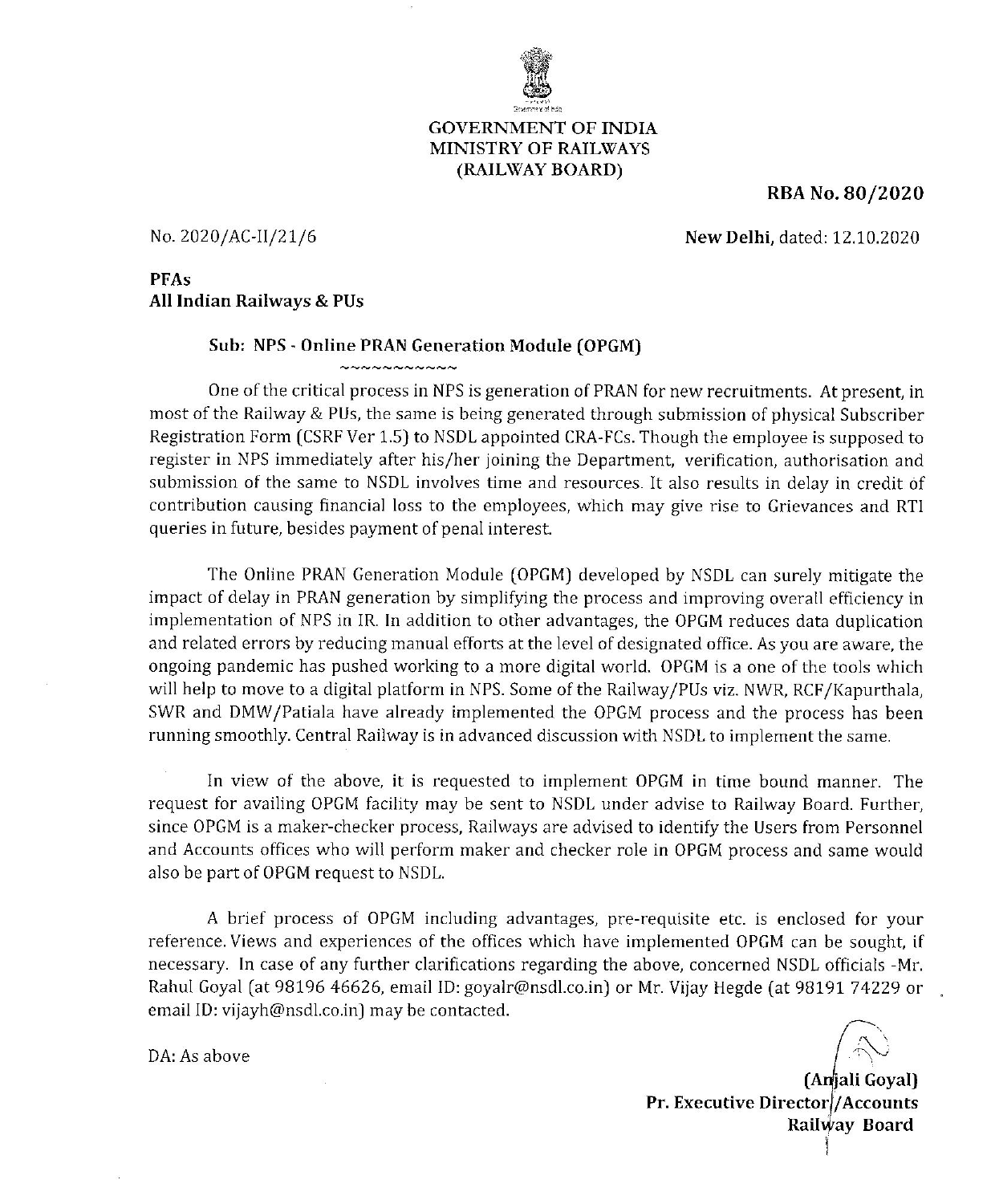# **Online PRAN Generation Module for Nodal Offices**

# **A. Present process of subscriber registration in CRA**

A Subscriber submits physical PRAN application form (CSRF) to respective DDO for registering in CRA system. This form contains Subscriber's personal details, employment details, scheme setup details and nominee details along with photograph and signature.

DDO forwards the Subscriber registration forms to the mapped PAO/CDDO. PAO/CDDO submits the Subscriber registration forms to CRA-FC for further processing.

On receipt of the forms, CRA-FC conducts a preliminary level check of the forms and issues a Provisional Receipt Number (PRN) as an acknowledgement mentioning number of forms accepted and rejected. For rejected forms, CRA-FC issues a rejection memo. CRA-FC then digitizes the Subscriber application forms and uploads the details in CRA system for generation of PRAN.

# **B. Process for Online PRAN generation by Nodal Offices:**

As PRAN is a pre-requisite for uploading contribution details in CRA system, it is imperative for PAOs/ CDDOs to ensure that PRAN of any new joining employee should be generated at the earliest. As the deduction towards NPS contribution from salary of a newly joined employee starts only in the succeeding month of joining, PAOs/ CDDOs are advised to add the 'Online PRAN registration' process as a part of the joining formalities of the employee and initiate the procedure of online PRAN registration immediately after employee joins the Central Government services. This will ensure that PRAN has been generated and employee would have received the PRAN card well before the respective PAO/ CDDO starts contribution upload.

To expedite the process of generation of PRAN and timely upload of NPS contributions, CRA has enabled the functionality of generating PRAN online. The functionality has been developed for Online PRAN generation through the following modes:

- **Batch Upload Mode (File based facility):** Under this procedure, along with the requisite infrastructure a Full-fledged back-office is required at the Nodal Offices end for implementation of File based OPGM. In this process of PRAN generation, the Nodal Offices shall collect, digitize and verify the details submitted by the NPS subscribers in its own BackOffice and shall prepare the file for upload from back office as per file format specified.
- **Front End Mode (Screen based facility):** In this process of PRAN generation, Nodal Offices shall log in to Online PRAN Generation module of CRA system and capture the Subscriber details online in the separate tabs provided for capturing personal details, bank details, nominee details etc. along with capturing the photograph and signature of the individual Subscriber. A brief process flow is provided below for reference.